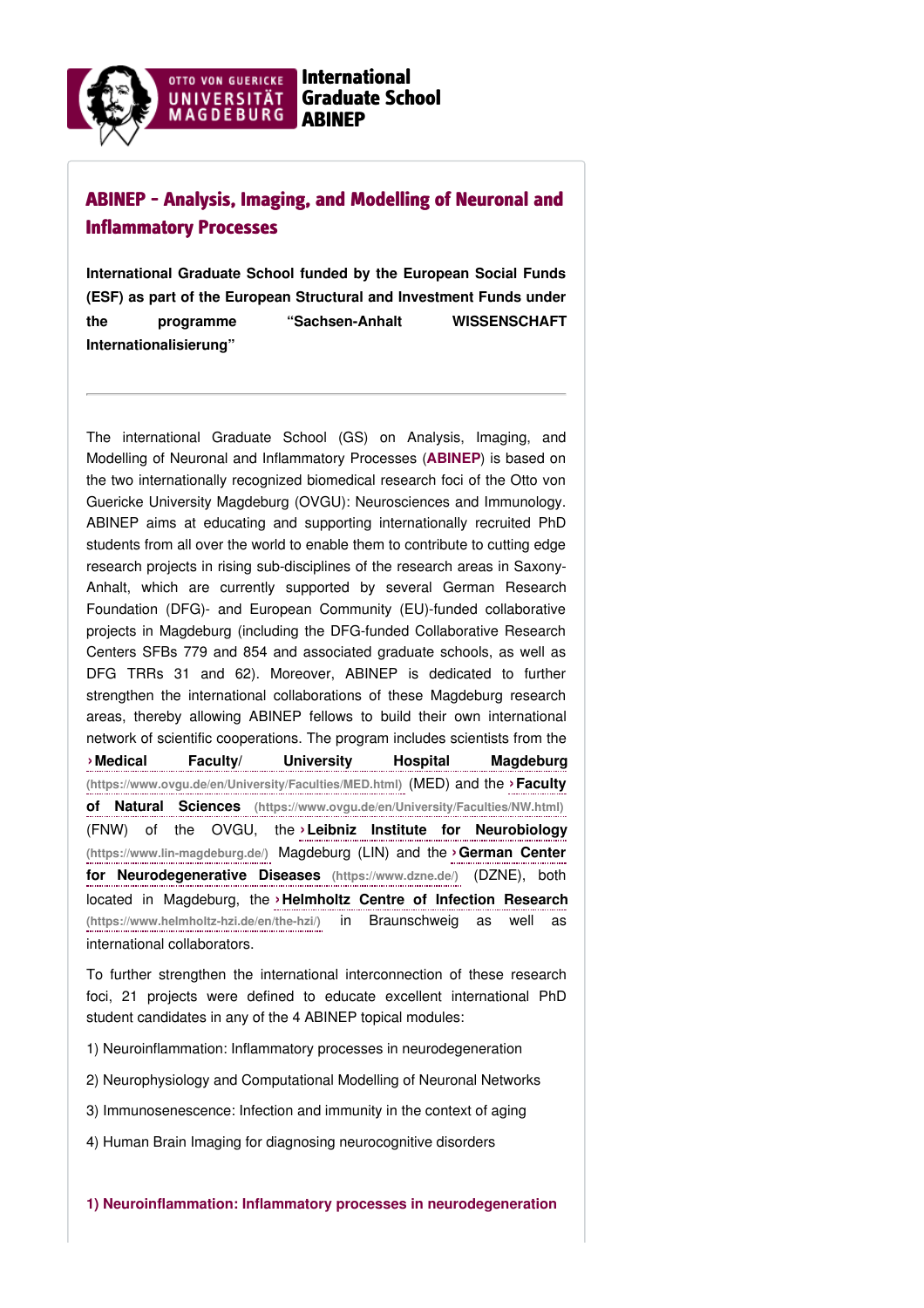Neuroinflammatory processes can either cause diseases of the human brain or impair already existing neurological diseases, e.g. multiple sclerosis, late stages of Alzheimer's disease. Otherwise, neuroinflammation can protect the human brain from damages e.g. stroke. Neuroinflammatory reactions are disease-specific and are induced by intensive reciprocal/ bidirectional regulation of human brain cells (e.g. astrocytes, neurons, microglia with cells of the immune system. These cellular interactions are largely unknown. The approach taken here will identify new insights into future innovative therapy concepts against stroke, infections, auto-immunity and neurodegeneration.

## **2) Neurophysiology and Computational Modelling of Neuronal Networks**

Sport can activate protective mechanism which suppresses Dementia outbreaks. The detailed principles and possibilities to optimize therapies are not yet known. It is assumed that substances such as brain-derived neurotrophic factor (BDNF) and dopamine are mobilized in brains and increase synaptic plasticity processes and therefore to a delay in Dementia outbreaks. A systematical evaluation of the altered synaptic plasticity and the communication between different brain regions by BDNF and dopamine is currently missing and requires now scientific approaches. Computational modelling of neuronal networks should be used to predict the influence of pharmacological substances on the brain network activity and thereby the suppression of dementia outbreaks within animal models.

#### **3. Immunosenescence: Infection and immunity in the context of aging**

During older ages, infectious diseases display a unique health threat. The immune system is subjected to ageing processes ("Immunosenescence"). In comparison to the general higher susceptibility to infections during aging, a more serious problem display pathogens resistant to antibiotics. Research on inflammatory diseases of the OVGU is complementary to the work of the Helmholtz Center for Infection Research (HZI) in Braunschweig, Germany. Within this module of the ESF-GS clinical-translational research on age-associated infectious diseases by the OVGU should be enabled.

#### **4) Human Brain Imaging for diagnosing neurocognitive disorders**

Medical imaging is an indispensable tool for the diagnosis of neurocognitive disorders, e.g. Dementia, and the evaluation of therapeutically interventions during Dementia disease. This module focusses on the further development of spatial and temporal high-resolution imaging methods using a combination of functional magnetic resonance tomography (MRT), electroencephalography (EEG), positron emission tomography (PET) and deep brain branching on humans. Multivariate pattern analysis of these imaging methods should be used, to apply them profitably during diagnosis and intervention of Dementia disease.

PhD students of ABINEP will have the opportunity within a**54 months** track to perform high-quality research on Neurosciences and Immunology and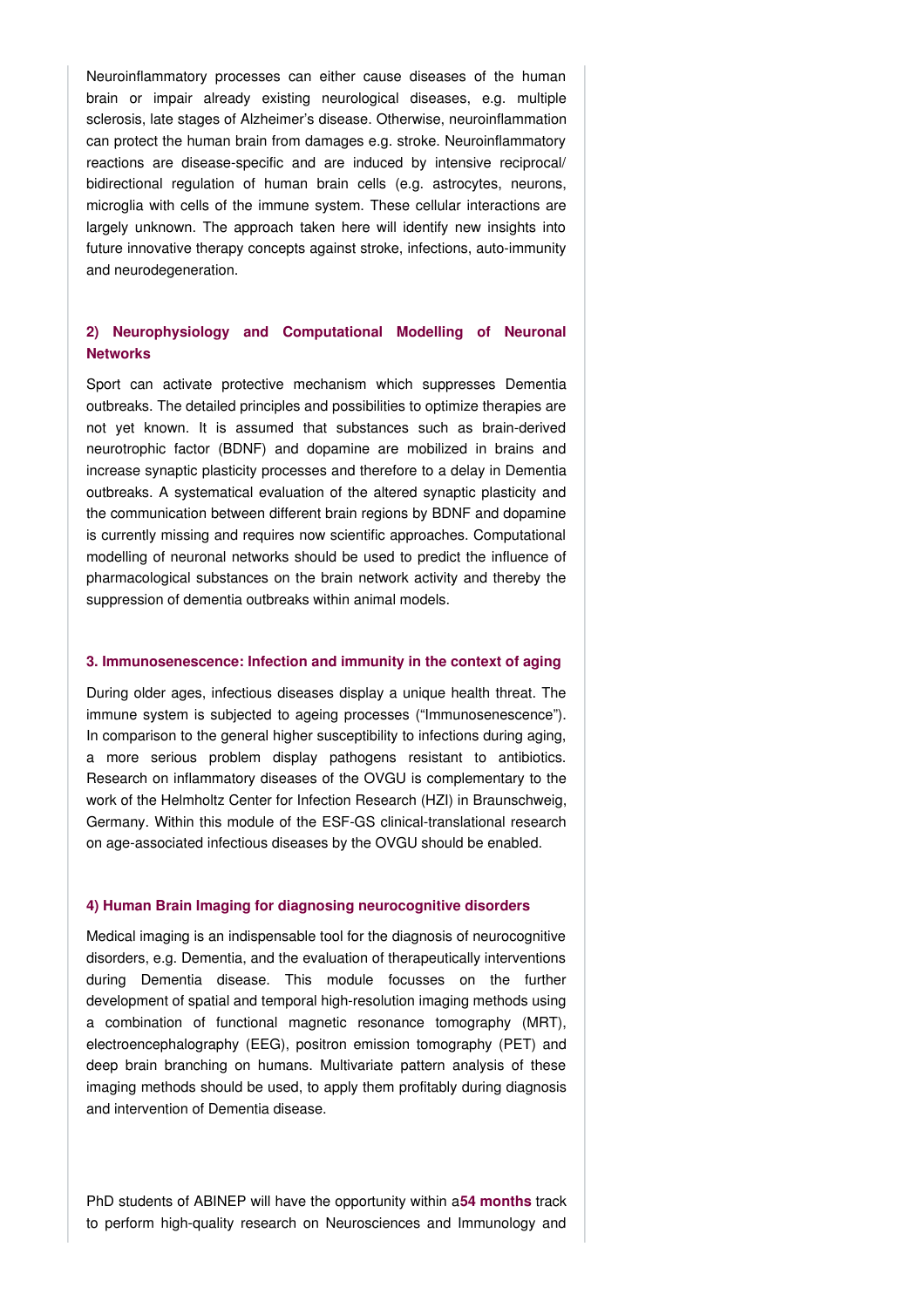includes studies at the molecular, cellular and systemic level. Technological platforms that will be used range from advanced molecular biology approaches, electrophysiology, live-cell imaging, super-resolution microscopy at cellular levels up to brain imaging approaches in clinical human research. Each doctoral candidate will be assigned to two professorial advisers to maximize the interdisciplinary impact and the quality of supervision of their work.

The teaching program organized by ABINEP will allow students to explore research methods and topics to which they have not been exposed previously:

ABINEP specific lecture (presentation by principle investigators, at least monthly)

ABINEP retreat (once a year, organized by collegiates, including invited speaker)

Short-term fellowships for external lab visits to acquire technological skills that might not be available in Magdeburg

Travel grants for the attendance at conferences

Soft skill courses organized by the OVGU Graduate Academy (central service for all structured PhD programs at the

OVGU), e.g. on scientific writing and presentation

### ›Top

[\(abinep/en/ABINEP+\\_+Analysis\\_+Imaging\\_+and+Modelling+of+Neuronal+and+Inflammatory+Processes](http://www31.ovgu.de/bin/tmp/abinep/en/ABINEP+_+Analysis_+Imaging_+and+Modelling+of+Neuronal+and+Inflammatory+Processes-nonactive-1-preview-1-showdeleted-1-p-1.html)nonactive-1-preview-1-showdeleted-1-p-1.html)